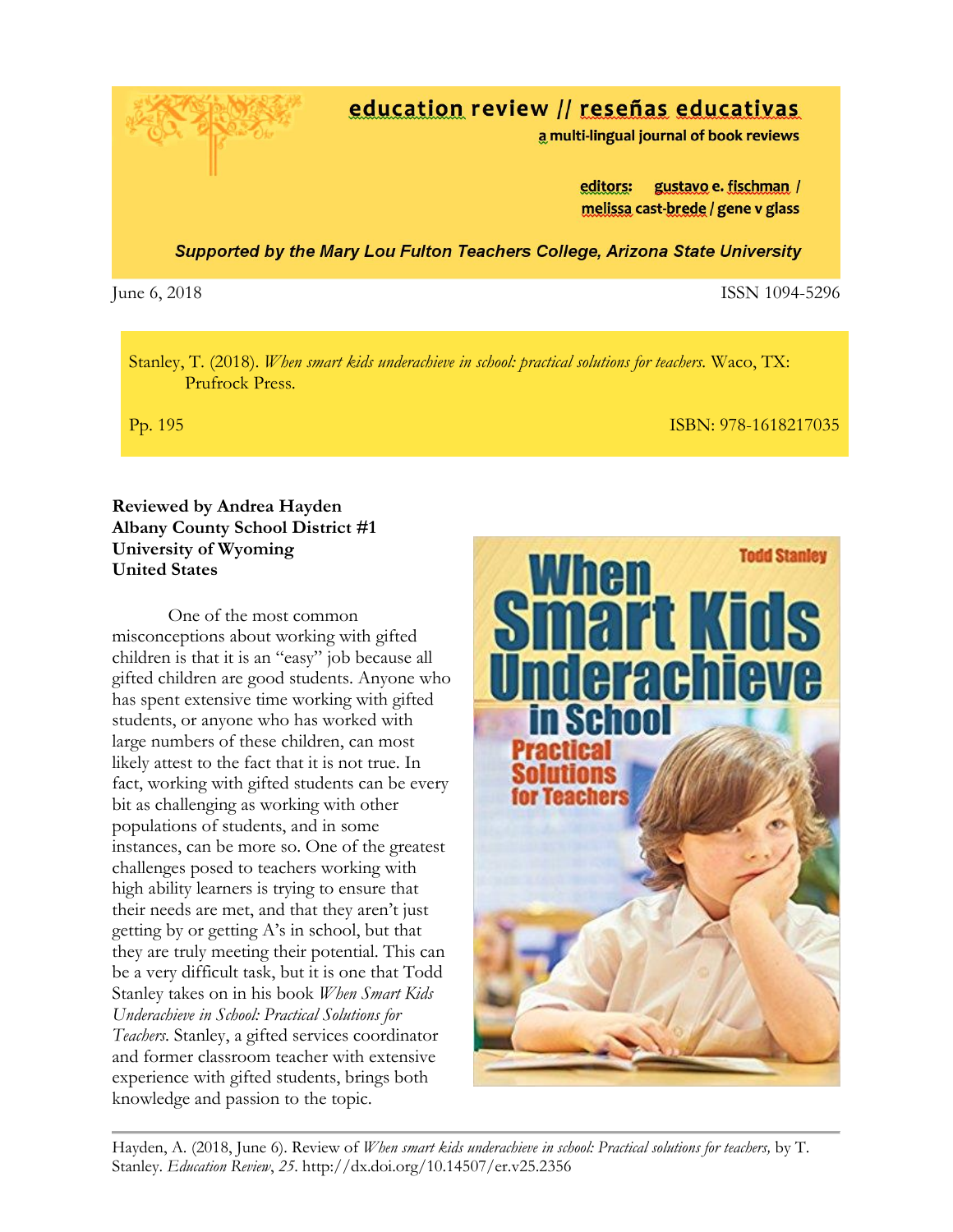The book starts with an overview of underachievement among gifted students, how it can be difficult to identify, and why it is a serious concern. Stanley's basic definition of underachievement is a discrepancy between potential and actual achievement. Alarming statistics are presented, such as 18%-25% of students who drop out of high school are identified as gifted, the number of gifted students who are underachieving may be as high as 50%, and underachievers are less likely to attend college and to finish a four-year program and are more likely to have job or marriage instability. Stanley makes a clear case that something must be done to reverse these outcomes. The introduction also provides profiles of "smart kids" who struggled in school for one reason or another. These include familiar names, from Albert Einstein to Agatha Christie to Dylan Klebold, as well as broader categories into which underachievers may fall (e.g., the creative, the twiceexceptional, the underground). Stanley makes the case that the school system didn't always work well to help these highly capable individuals meet their potential, and in some instances, may have even hindered them. Once he has convinced readers that underachievement is a problem, Stanley then goes into the 10 most common reasons that gifted students might not be reaching their academic achievement potential. His list includes boredom, social-emotional needs, not having peers, home life, twice-exceptionality, lack of intrinsic motivation, lack of skills, lack of programming or trained teachers, not being challenged, and being too smart for their own good. Each of these challenges is addressed in a chapter of the book, where the author describes, explains, and then offers suggestions for overcoming these challenges.

A few passages in Stanley's book struck me as problematic. For example, in the first section, he tells the story of a former student who had incredibly high ability. Upon finding out this former student was joining the army, Stanley was clearly disappointed. Although the army is a "choice that many fine

women and men make" (p. 5) the author implies that this job is beneath him due to his intellectual abilities and skills. One can only imagine that mentality may rub a number of servicemen and women in the wrong way. (As a gifted student who was frequently questioned about my decision to become an elementary teacher, I'm often frustrated by the notion that certain professions aren't worthy of high-ability learners.) This type of thinking does not help to combat the idea that gifted education is elitist, which often makes meeting gifted students' needs an uphill battle.

Another problematic example is the use of Ken Griffey Jr. as the profile at the beginning of the chapter on the seventh cause, lack of skills. Stanley suggests that although Griffey was once the best player in baseball he would not make a good coach. The argument is that he had natural talent, and that "you cannot teach speed, you cannot learn strength, (and) you either have superb hand-eye coordination or you do not" (p. 121). While it is hard to argue that Griffey did not possess a lot of natural ability, it seems problematic to imply he was the best simply because he was born that way. Suggesting that he did not have to work exceptionally hard to become MVP or that coaches did not help him reach his peak performance also seems to contradict Stanley's overall message that gifted individuals need to be supported and challenged by teachers in order to reach their full potential. It's also not clear how this example is making a case for teaching students skills that they may be lacking, which is the focus of the chapter.

There are a few minor editorial issues with the book as well. The end of the book has a list of references and additional suggested readings and resources. However, some of the resources are not included on the list. It would be helpful to have all the resources compiled in one place. The book also lacks an index, which would be a useful tool for practitioners. Figure, a map that was originally color-coded, is black and white in the print book. Stanley's narrative of the map refers to the colors, which is confusing since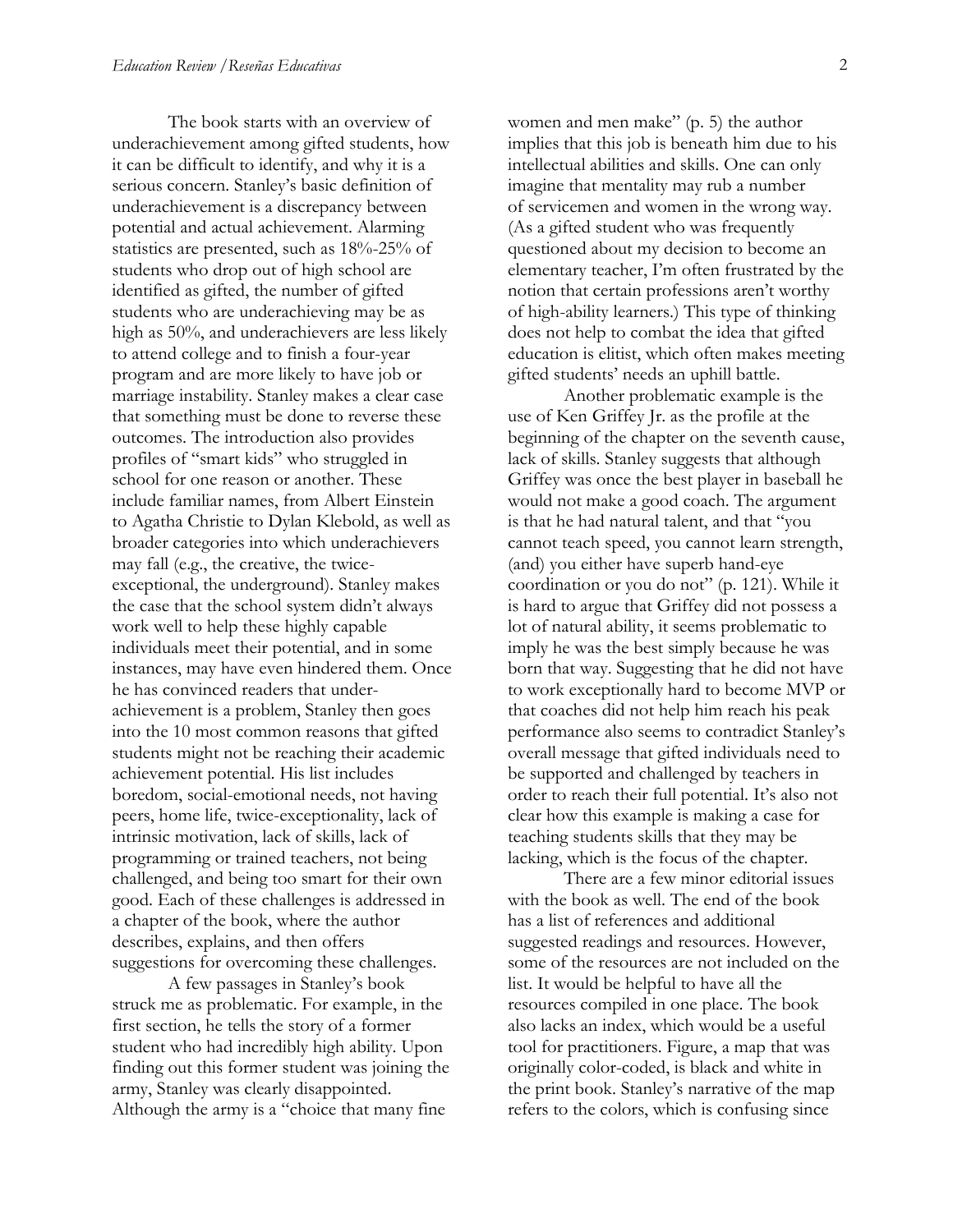they are not present. A link was provided for the original source, but the online map doesn't quite match the book's map.

That Stanley has taken on such a large topic, and accomplishes it in 195 pages, indicates that this book is not a comprehensive guide for solving all problems that may face high-ability learners and their teachers. It is, however, a valuable starting place. First, it prompts those who work with high-ability learners to think critically about their students' achievement and whether or not their potentials are being met. By providing teachers with an overview of the main causes of underachievement, Stanley has given teachers a valuable tool for trying to find out why students might be underperforming. That is a clear first step when trying to decide how to intervene for these students. Although the solutions proposed are brief overviews, Stanley at least offers a starting point with suggested strategies, and he usually provides a recommendation for further reading directly pertaining to the identified issue or a particular strategy. He often shares concrete examples that help readers to better understand the strategies and his own experiences using the techniques, which speak to their feasibility and effectiveness. The strategies presented are applicable to educators across the spectrum, from elementary to high school, and are likely to resonate with parents and administrators.

Although billed in the subtitle as "practical solutions for teachers," there are a number of strategies posed that fall into the category of much easier said than done. They are suggestions that would require system-level changes, that would demand a lot of time and

logistical work from teachers, or that may be difficult or even impossible to implement due to constraints put on teachers by administrators, curriculum mandates, inflexible schedules, etc. However, with multiple solutions posed in each chapter, it is hard to argue that teachers cannot use the book to find some method of intervening that would make a positive impact on underachieving students. For many of the chapters, Stanley addresses the fact that some solutions may not be doable and presents alternatives that might be easier to accomplish within the constraints of an educational system. While these smallerscale suggestions may not be as comprehensive and likely will not "solve" the problem of underachievement, they are still a positive step and will send to students the message that teachers and schools are trying to meet their needs.

There are many different potential causes for underachievement and the likelihood of a combination of contributing factors for each individual student can make addressing their needs a messy and complicated process. One thing that Stanley makes clear in just about every chapter of the book is that teachers have immense power to make a difference for students who would otherwise underachieve or even struggle to find success in school. That is both an empowering message and a somewhat daunting challenge. For those willing to take on the work, *When Smart Kids Underachieve in School* is a great resource to help teachers identify underachieving students and set them on the course for success.

## **About the Reviewer**

**Andrea Hayden** is a National Board Certified elementary teacher with 17 years of teaching experience. She currently teaches fourth grade in a gifted program for Albany County School District #1 in Laramie, Wyoming. She is pursuing her Ph.D. in Curriculum and Instruction from the University of Wyoming.